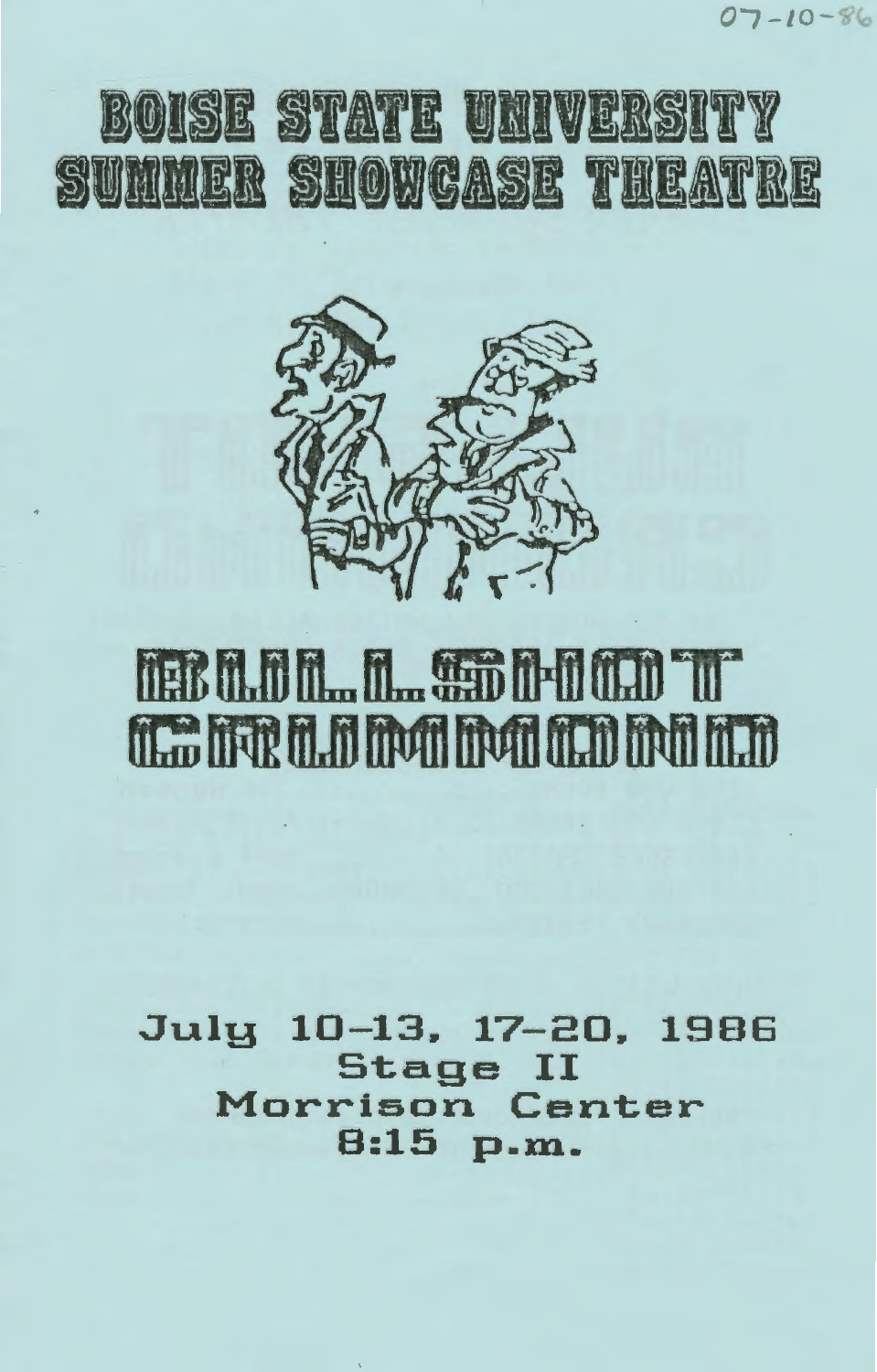#### BOISE STATE UNIVERSITY Department of Theatre Arts

#### SUMMER SHOWCASE THEATRE

PRESENTS

# **MARIA MARIA MARITANI SA MARIA MARIA MARIA MARIA MARIA MARIA MARIA MARIA MARIA MARIA MARIA MARIA MARIA MARIA MA**

BY RON HOUSE, DIZ WHITE, ALLAN SHERMAN, JOHN NEVILLE-ANDREWS, DEREK CUNNINGHAM

#### THE CAST ·

[In Order of RppearanceJ OTTO VON BRUNO .........................Jim Hansen LENYA VON BRUNO ............ Terri April Dillion PROFESSOR FENTON .................... Mark Keenan CAPTAIN "BULLSHOT" CRUMMOND... Kevin Troutt ROSEMARY FENTON .................... Kirstin Allen

THERE WILL BE A FIFTEEN MINUTE INTERMISSION

"BULLSHOT CRUMMOND" is presented by special arrangement with Samuel French, Inc.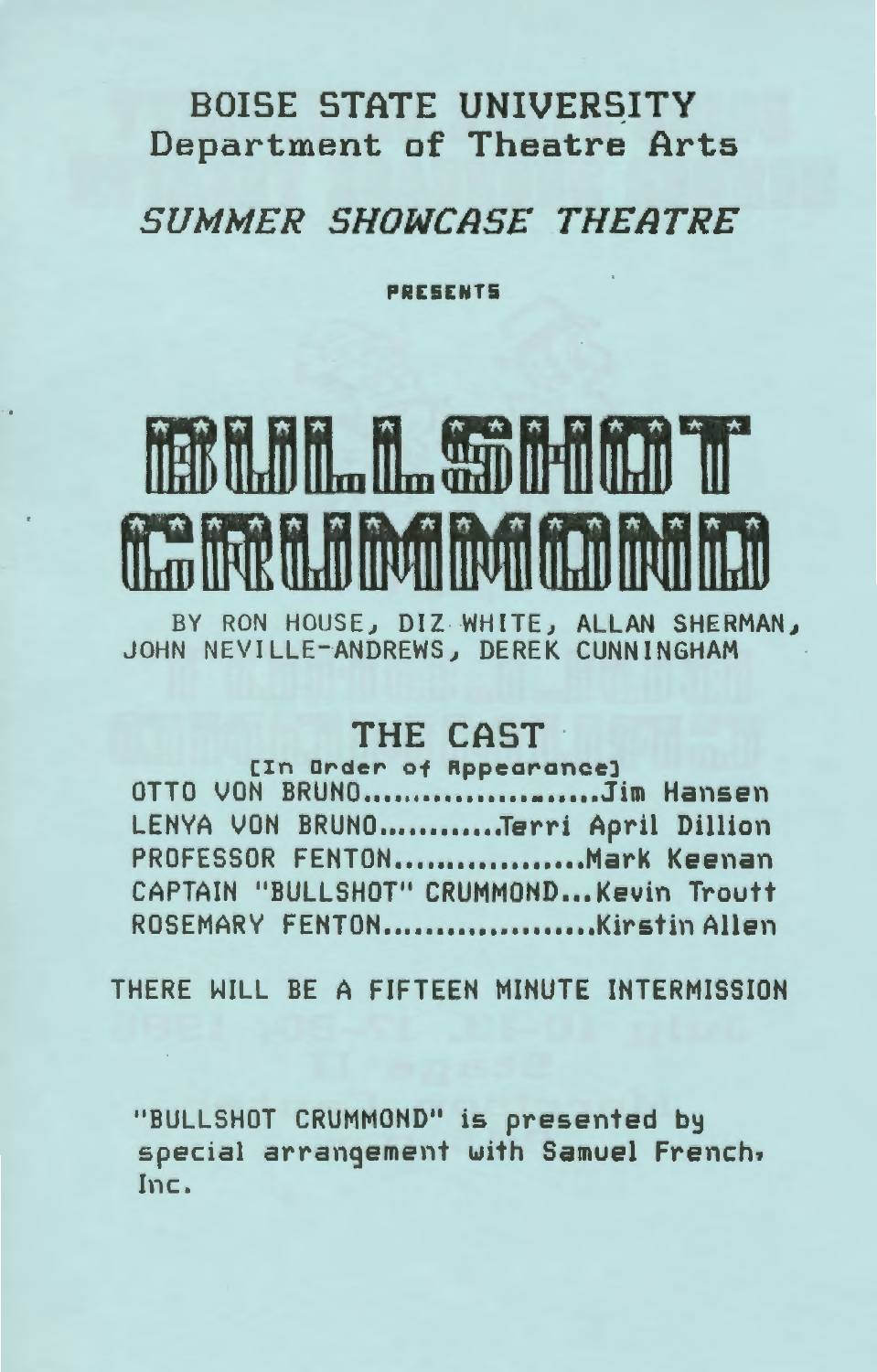# SYNOPSIS OF SCENES ACT I

| SCENE 1: SOMEWHERE OVER ENGLAND |
|---------------------------------|
| SCENE 2: CHAMBERS IN MAYFAIR    |
| SCENE 3: NETHERINGTON ABBEY     |
| SCENE 4: CARLTON TEA ROOM       |

## ACT II

|                           |  |  | SCENE 1: SOMEWHERE OVER KENT       |                                 |  |
|---------------------------|--|--|------------------------------------|---------------------------------|--|
|                           |  |  | <b>SCENE 2: NETHERINGTON ABBEY</b> |                                 |  |
|                           |  |  |                                    | SCENE 3: THE LARCHES, TUNBRIDGE |  |
| WELLS                     |  |  |                                    |                                 |  |
|                           |  |  | <b>SCENE 4: THE DUNGEONS OF</b>    |                                 |  |
| <b>NETHERINGTON ABBEY</b> |  |  |                                    |                                 |  |

### PRODUCTION STAFF

| Stage DirectorPhil Atlakson             |                                   |
|-----------------------------------------|-----------------------------------|
| Set and LIght DesignerPhil Atlakson     |                                   |
| Technical DirectorMichael Hartwell      |                                   |
| Costume DesignerElizabeth Streiff       |                                   |
| PublicityMaria Lewis                    |                                   |
| Box OfficeMaria Lewis                   |                                   |
|                                         | <b>Example 11 Holly Holsinger</b> |
| Assistant DirectorMike Stringer         |                                   |
| Assistant Costume DesignerTerri Dillion |                                   |
| Production SeamstressesTerri Dillion    |                                   |
|                                         | Betty Streiff                     |
| Light Board OperatorSeppi Streiff       |                                   |
| Stage ManagerMichael Hartwell           |                                   |
| SoundMike Stringer                      |                                   |
|                                         |                                   |
|                                         |                                   |
|                                         | Nancy Zendler                     |
|                                         | Jack Challenger                   |